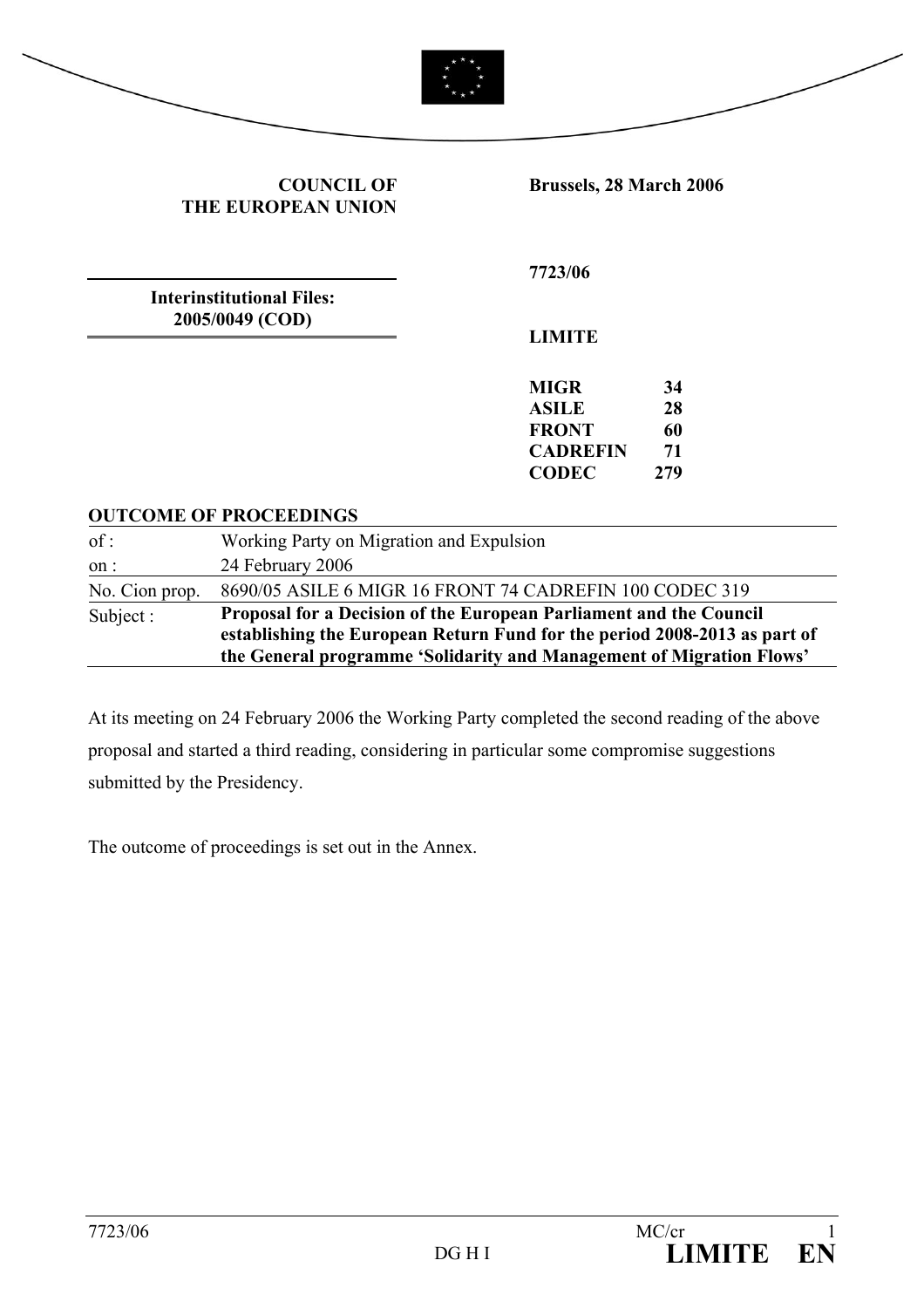Proposal for a

## DECISION OF THE EUROPEAN PARLIAMENT AND COUNCIL

#### **establishing the European Return Fund for the period 2008-2013 as part of the General programme 'Solidarity and Management of Migration Flows'**<sup>1</sup>

#### **TITLE I Objectives and general rules**

## CHAPTER I

# **SUBJECT MATTER, OBJECTIVES AND ACTIONS**

 **1 FR**, which wanted the deletion of the expression *as part of the General programme "Solidarity and Management of Migration Flows"* , maintained a general reservation on the Fund, as well as on its Article 1. In its view a clause underlining the link between this Fund and the Commission Communication *General programme "Solidarity and Management of Migration Flows"* could only be inserted in the Preamble as a recital.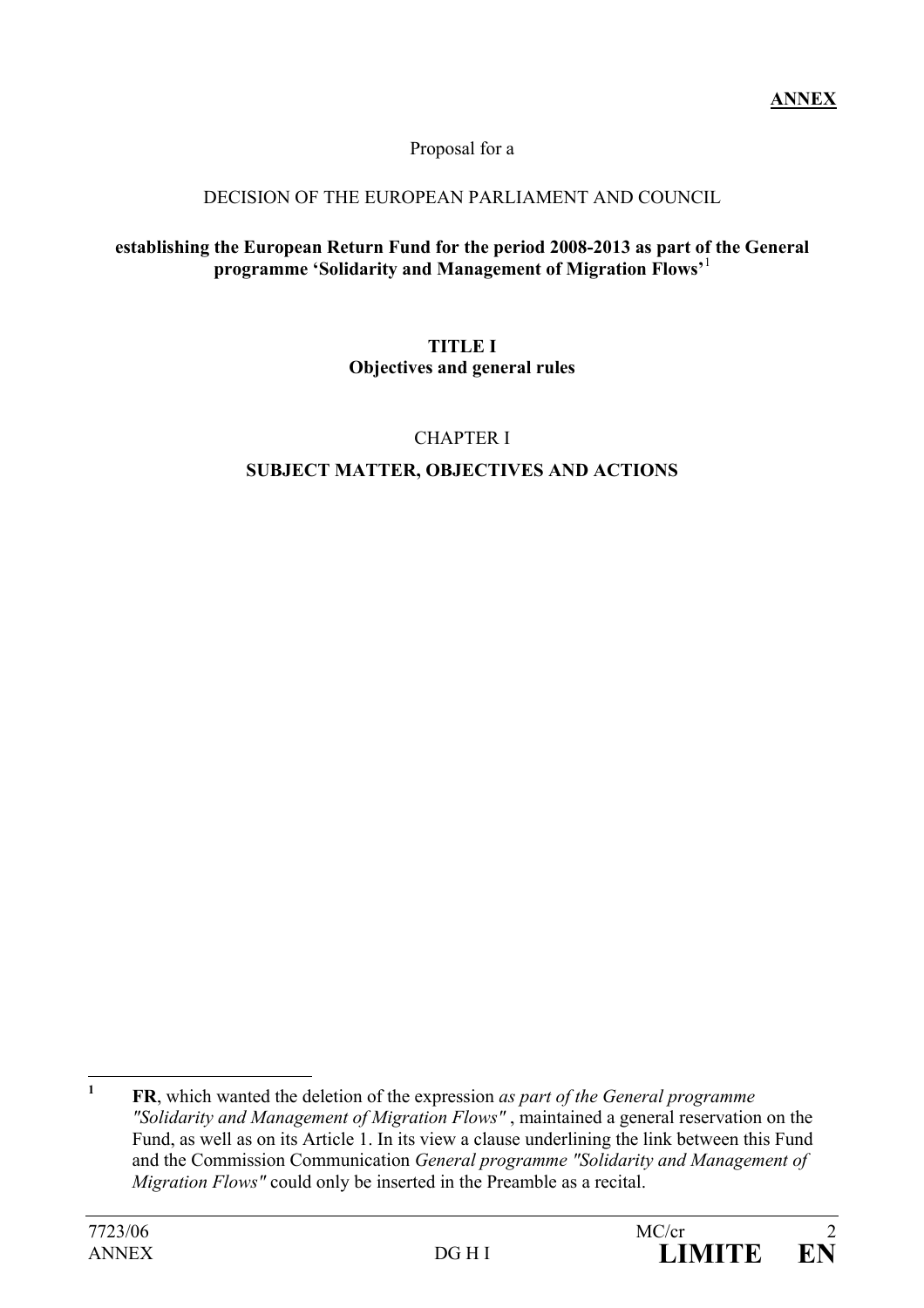#### **Subject matter and scope**

<sup>1</sup>This decision establishes for the period from 1 January 2008<sup>2</sup> to 31 December 2013 the European Return Fund, hereinafter referred to as « The Fund », as part of the General programme "Solidarity and Management of Migration Flows", in order to contribute to the strengthening of the area of Freedom, Security and Justice**<sup>3</sup>** .

This decision defines the objectives to which the Fund contributes, its implementation, the available financial resources and the distribution criteria for the allocation of the available financial resources. It establishes the Fund's management rules, including financial ones as well as monitoring and control mechanisms based on a share of responsibilities between the Commission and the Member **States**.

**<sup>2</sup> EL**, **ES** and **NL** maintained reservations on the fact that the Fund on Return will become operational only in 2008, thus leaving a gap with regard to 2007.

 The **Cion** restated that the Fund will become operational only in 2008 for three main reasons: - the implementation of the preparatory actions in the area of return for 2005/2006, which

are expected to start only in 2006 and to be completed only by the end of 2007;

- the limited resources available and
- its relationship with the European Refugee Fund (ERF): the new ERF, under the General Programme, is also expected to start functioning on 1st January 2008.

**3 ES**, supported by **EL**, **IT**, **HU** and **SI** suggested inserting the following sentence at the end of this provision:

 …*and to the implementation of the principle of solidarity among Member States as concerns a fair share of the responsibilities arising from the introduction of a common integrated return management*.

 While expressing some doubts about the existence of a link between the principle of solidarity and the introduction of a common integrated return management, as it appears in the **ES** suggestion, **BE** and **NL** pointed out that they would not oppose such an addition. Noting that the entire General Programme and the Return Fund are based on the principle of solidarity, **FR**, supported by **DE**, **SI** and **UK**, felt that it would not be appropriate to restate this concept in Article 1 and opposed the **ES** suggestion. **FR** took the view that recital 16 of the proposal (*This instrument is designed to form part of a coherent framework entitled the General Programme 'Solidarity and management of Migration Flows', which aims at addressing the issue of a fair share of responsibility between Member States as concerns the financial burden arising from the introduction of an integrated Management of the Union's external borders and from the implementation of common policies on immigration and asylum, as developed in accordance with Title IV of the Treaty establishing the European*  Community) entirely covers the **ES** concerns.

 **1** In relation with Article 1 **DE** made a general remark whereby in the Fund a certain amount of money should be reserved to FRONTEX in order to enable this Agency to perform its tasks of assisting Member States in the preparation and organisation of joint removal operations.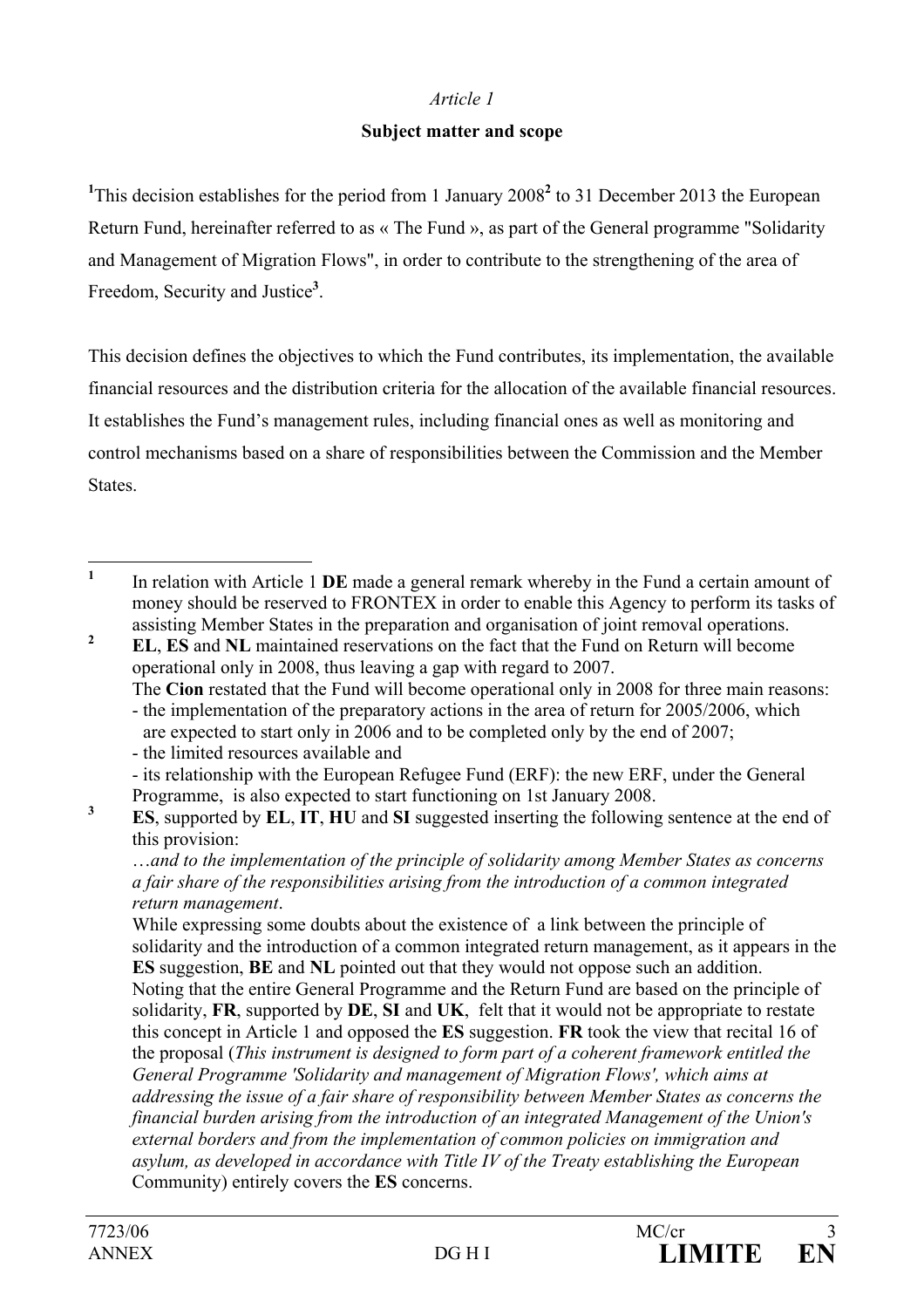## **General Objectives of the Fund**

- 1 The general objective of the Fund shall be to support the efforts made by the Member States to improve the management of return in all its dimensions through the use of the concept of integrated management, taking account of Community legislation in this field.
- 2. The Fund shall contribute to the financing of the technical assistance on the initiative of the Member States or the Commission.

#### *Article 3*

#### **Specific objectives**

- 1. The Fund shall contribute to the following specific objectives:
	- (a) The introduction and improvement of the organisation and implementation of integrated return management by Member States;
	- (b) The enhancement of the co-operation between Member States in the framework of integrated return management and its implementation;
	- (c) The promotion of an effective and uniform application of common standards on return according to the policy development in the field**<sup>1</sup>** .

 **1** The **Working Party** agreed to insert in recital 12 (which lists a series of instruments adopted in the area of return), a reference to the new proposal for a Directive of the European Parliament and of the Council on minimum standards and procedures in Member States for returning illegally staying third-country nationals, submitted by the **Cion** in September 2005 (see 12125/05 MIGR 41 CODEC 750 COMIX 579).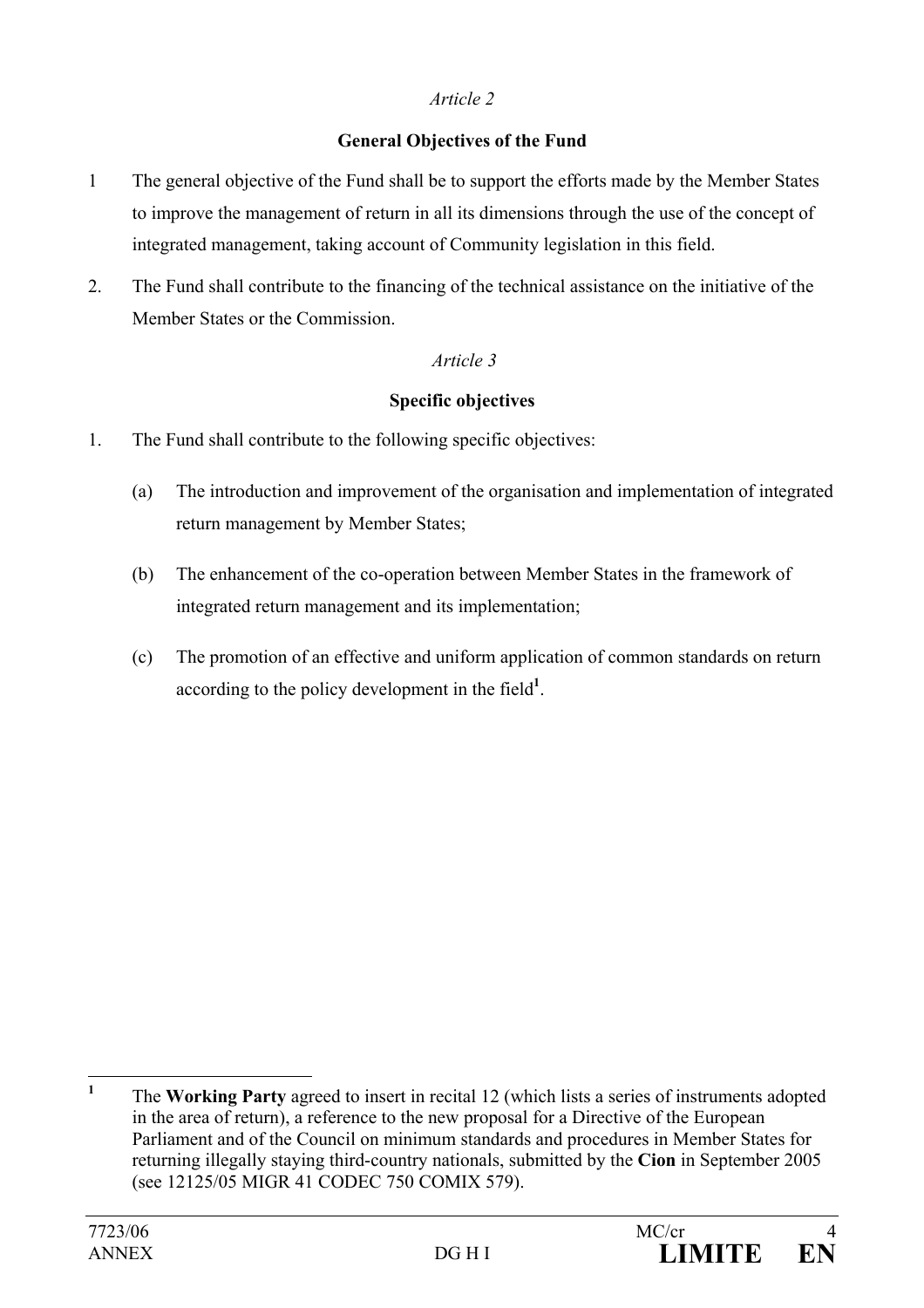- 2. Integrated return management shall include in particular the development and implementation by the competent authorities of a Member State of integrated return plans<sup>1</sup> which
	- are based on a comprehensive assessment of the situation in the Member State with respect to the targeted population or a targeted specific issue concerning return and the challenges with respect to the operations envisaged (such as those related to obtaining travel documents and other practical obstacles to return), taking into account, where appropriate, the relevant caseload. The comprehensive assessment shall be drawn up in co-operation with all relevant authorities and partners; and
	- aim to achieve a wide set of measures encouraging voluntary return schemes of third country nationals who do not or no longer fulfil the conditions for entry and stay<sup>2</sup> on its territories, and, where necessary, implementing enforced return operations with respect to these persons, in full compliance with humanitarian principles and respect for their dignity; and
	- include a planning and/or time table and, where appropriate, foresee a periodic evaluation mechanism allowing for adjustment of the planning and assessment of the impact of the plan in practice.

 **1** In relation with this provision **DE** raised the question that the Fund should support measures and actions which have an added value at European level. In its view cross border actions have such an added value. It suggested including the notion of 'added value' in the proposal. In order to cover this concern, the Pres suggested adding the following new recital in the Preamble:

*Return plans implementing integrating return management may be supported by Community funding where they add value to existing national actions. They are presumed to have added value if they involve measures improving the co-operation of the Member States in the area of voluntary and forced return.* 

The Pres also suggested to amend the introductory sentence of this paragraph as follows: *Integrated return management shall include in particular the development and implementation by the competent authorities of a Member State of integrated return plans which have an added value at Community level. The integrated return plans may provide for joint actions to be implemented by various Member States or national projects, that pursue Community objectives, which:* 

**DE** supported this suggestion, while **ES, FR**, **HU** and **NL** preferred to revert to the original Commission proposal. **NL** felt that the notion of added value is already contained in Article 2 on *General Objectives* of the Fund. **BE**, while supporting the introduction of a reference to added value in the text of the proposal, said that other clauses can also be envisaged.

**<sup>2</sup>** The WP agreed to replace, throughout the text, the wording *illegally staying third-country nationals* with the wording *third country nationals who do not or no longer fulfil the conditions for entry and stay*.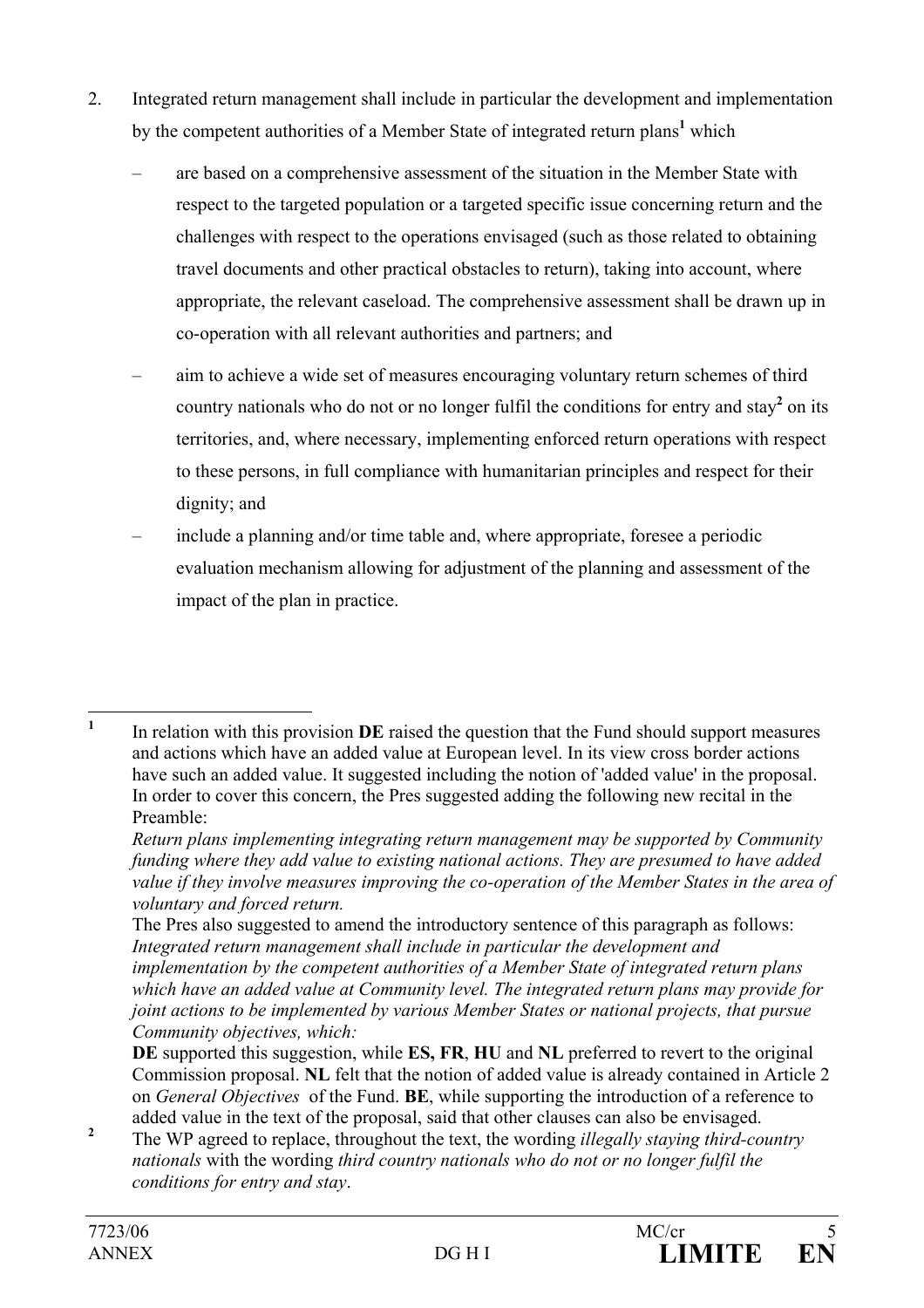3. Integrated Return Plans shall focus in particular on effective and sustainable returns through such actions as efficient information at pre-departure stage, travel arrangements, transit in the country of return for both voluntary and enforced return. As far as possible, incentives for voluntary returnees, such as enhanced return assistance**<sup>1</sup>** , may be foreseen in order to promote voluntary return.

Where Member States consider it appropriate, they may include the provision of reception and reintegration support.



 **1 FR** and **SE** maintained reservations on the notion of *enhanced return assistance*.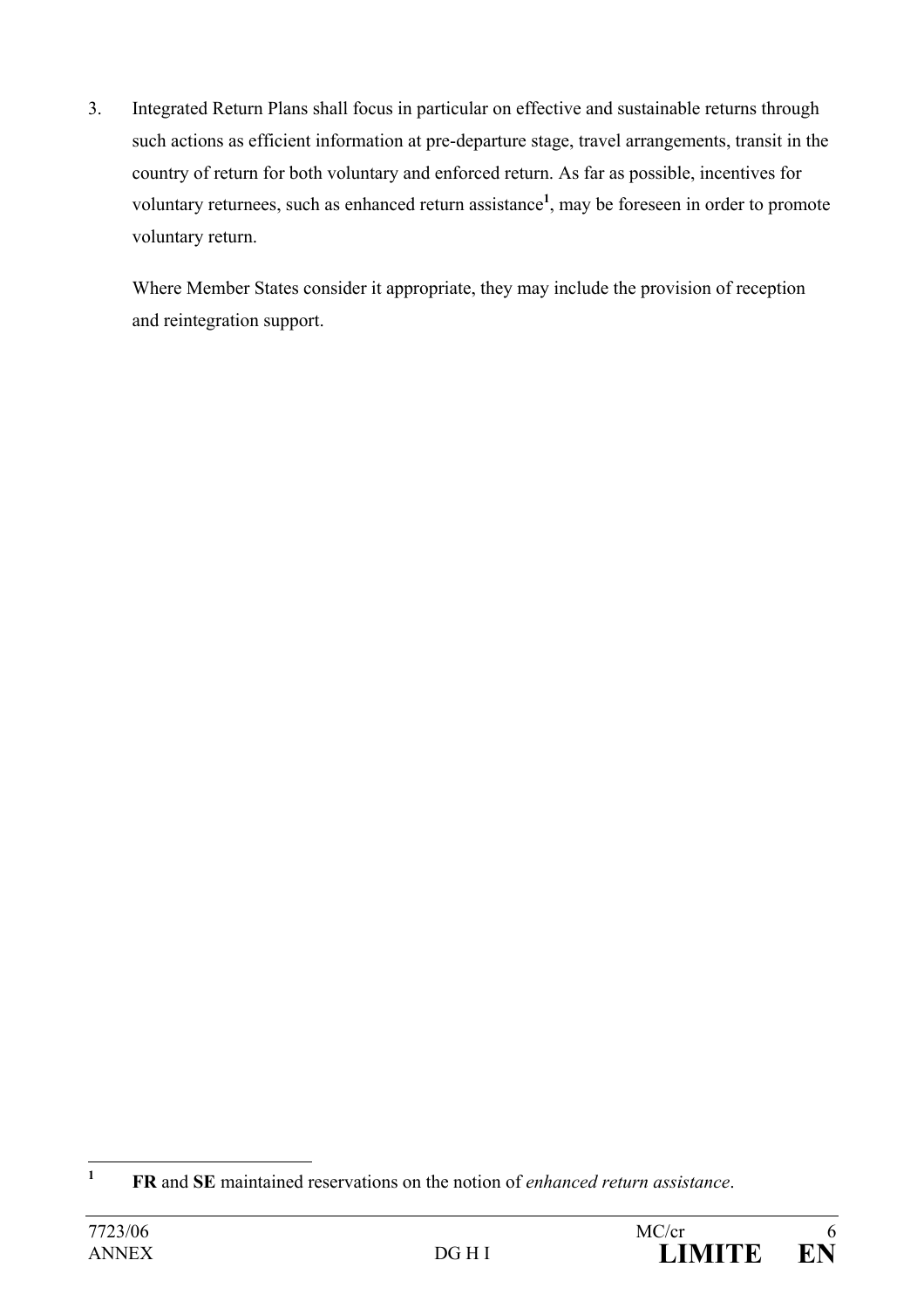## **Eligible actions in the Member States**

- 1. Actions relating to the objective laid down in Article 3(1), point a), and in particular the following, shall be eligible for support from the Fund<sup>1</sup>:
	- (a) Establishment or improvement of an effective, stable and lasting operational cooperation of Member States' authorities with consular authorities and immigration services of third countries, with a view to obtaining travel documents for the return of third country nationals and ensuring speedy and successful removal procedures;
	- (b) Promotion and facilitation of voluntary returns of third country nationals who do not or no longer fulfil the conditions for entry and stay, in particular through assisted voluntary return programmes, with a view to ensuring the effectiveness and sustainability of returns;
	- (c) Simplification and implementation of enforced returns of third country nationals who do not or no longer fulfil the conditions for entry and stay, with a view to enhancing the credibility and integrity of immigration policies and reducing the period of custody of persons waiting for forced removal.
- 2. Actions relating to the objective laid down in Article 3(1), point b), and in particular the following, shall be eligible for support from the Fund:
	- (d) Co-operation in the gathering and provision to potential returnees of information on the country of origin;
	- (e) Co-operation in developing effective, stable and lasting operational working relationships between Member States' authorities and consular authorities and immigration services of third countries, to facilitate consular assistance in obtaining travel documents for the return of third country nationals and ensuring speedy and successful removal procedures;

 **1 DE**, which raised the question of the 'added value' of the return measures (see footnote 1 on page 5), maintained a reservation on paragraph 1.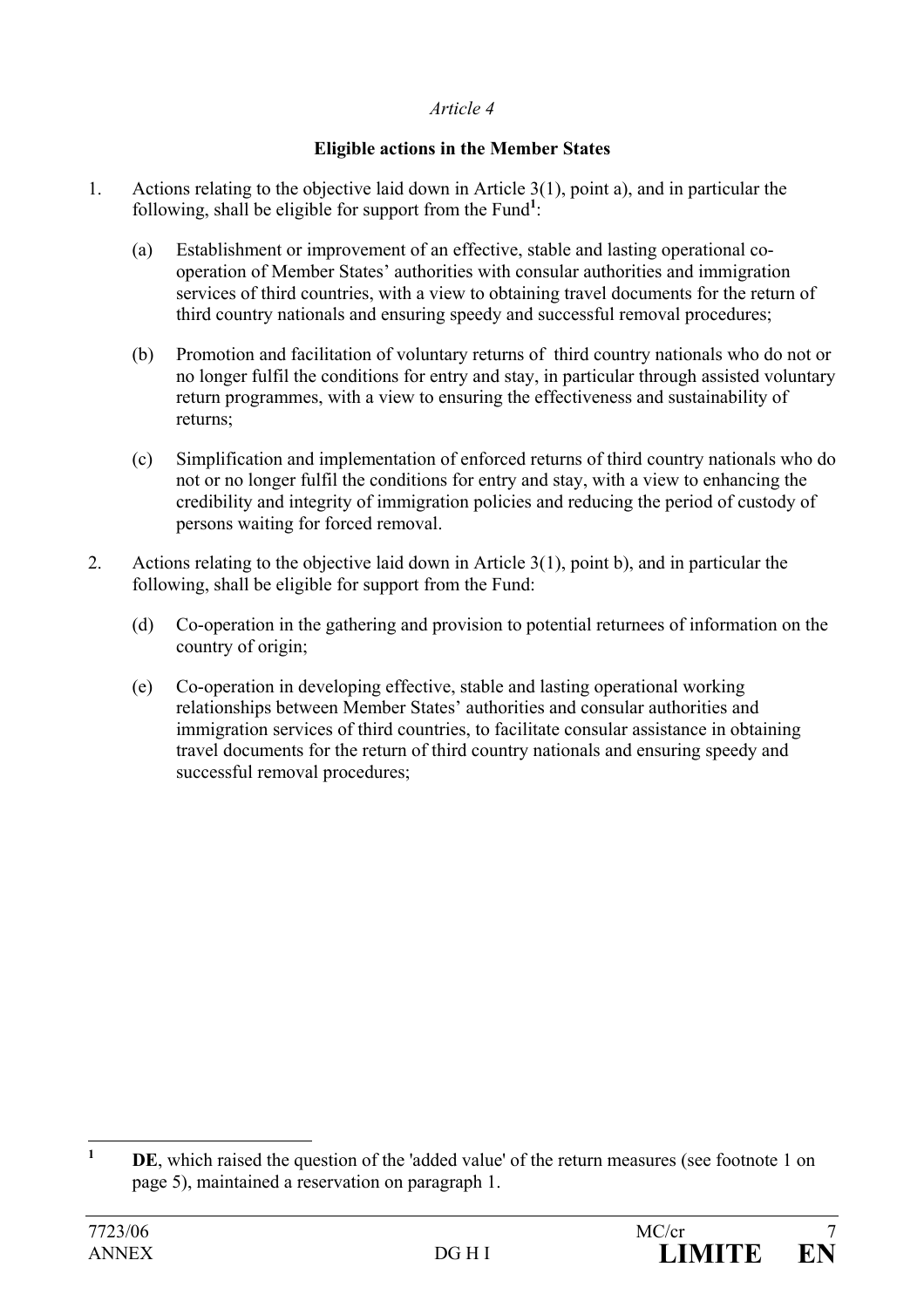- (f) Design of joint integrated return plans and their implementation, including joint voluntary return programmes on specific countries or regions of origin, former residence or transit;
- (g) Studies on the current situation and possibilities for enhancing administrative cooperation among Member States in the field of return as well as on the role of international and non-governmental organisations to be played in this context;
- (h) Exchange of information, support and advice in dealing with the return of particularly vulnerable groups;
- (i) Organization of seminars for practitioners on best practices focusing on specific third countries and/or regions;
- (j) Joint measures enabling the reception of readmitted persons in countries of origin, former residence or transit;
- (k) Joint development of actions to ensure the durable reintegration of persons in the country of origin or former residence**<sup>1</sup>** ; **2**

measures, clearly points out that such measures will be funded "where Member States consider it appropriate".

 Also **BE** preferred maintaining the possibility of funding referred to in point k). **DE** suggested adding, both in k) and l), the words *where applicable*.

 The WP agreed to delete former point (l) of this provision (*Joint measures to monitor the situation of returnees and sustainability of their situation after return*).

 **1 ES** and **FR** maintained reservations on point k). Also **PL**, which pointed out that the proposal should focus on forced return, maintained a reservation on point k). According to ES and FR the measures referred to in point k), as well as the measures under l), should be financed by Funds in the area of the external relations, such as AENEAS, rather than by this Fund. The **Cion** took the view that it is preferable to maintain the funding of the reintegration measures under k), insofar as they are aimed at ensuring the effectiveness of return. It also drew attention to the fact that in the last indent of Article 5, which refers to reintegration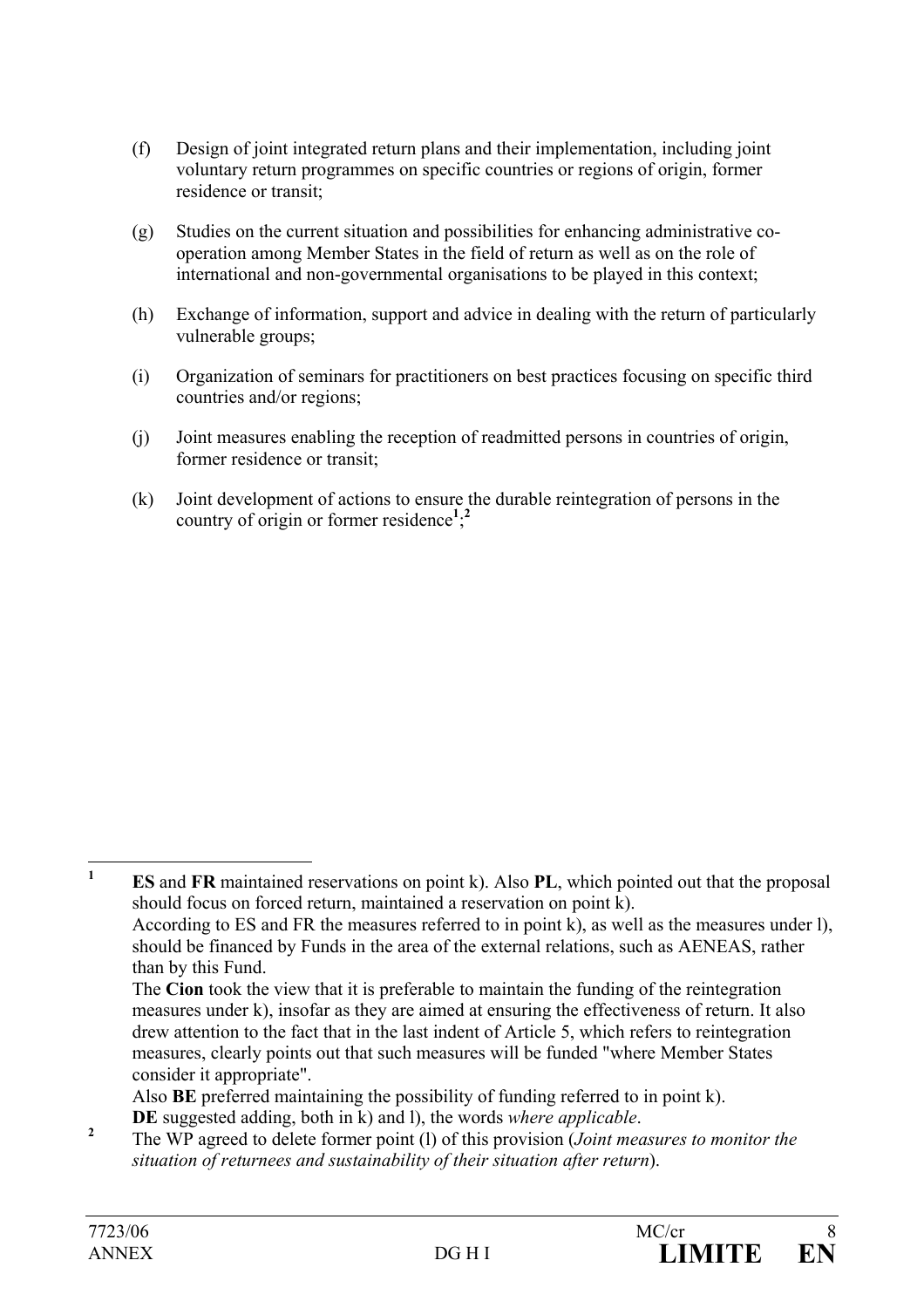- (l) Joint measures to monitor the situation of returnees and sustainability of their situation after return.
- 3. Actions relating to the objective laid down in Article 3(1), point c), and in particular the following, shall be eligible for support from the Fund<sup>1</sup>:
	- (m) Enhancement of the capacity of competent authorities to take high quality return decisions as quickly as possible;
	- (n) Enhancement of the capacity of competent administrative authorities to execute/enforce speedily removal decisions in full respect of human dignity and the relevant European security standards regarding such operations;
	- (o) Enhancement of the capacity of judicial bodies to more quickly assess return decisions appealed;
	- (p) Organization of seminars and joint training for the staff of the competent administrative, law enforcement and judicial bodies concerning legal and practical aspects of return operations;
	- (q) Enhancement of the capacity of competent administrative authorities to effectively implement common arrangements on mutual recognition and joint return operations, including the recommendations, operational standards and best practices defined by the European Agency for the Management of Operational Cooperation at the External Borders of the Member States of the European Union in the area of return.

 **1** In general terms, **NL** observed that paragraph 4, as well as paragraph 3, make reference to standards of the EU action in the area of return, whose scope and content, at this stage, is not yet clear.

**BE** maintained a reservation on paragraph 3. Expressing doubts on the added value at EU level for the actions listed in this provision, which should more appropriately be implemented by Member States, it suggested deleting paragraph 3.

The **Cion** observed that in its view all the measures listed in paragraph 3 would be of benefit to all Member States.

**SE** also entered a reservation on paragraph 3. This delegation said that, while it supports the idea of measures aimed at promoting the exchange of experience, it does not see the need for funding the actions designed for national decision making authorities listed in this paragraph.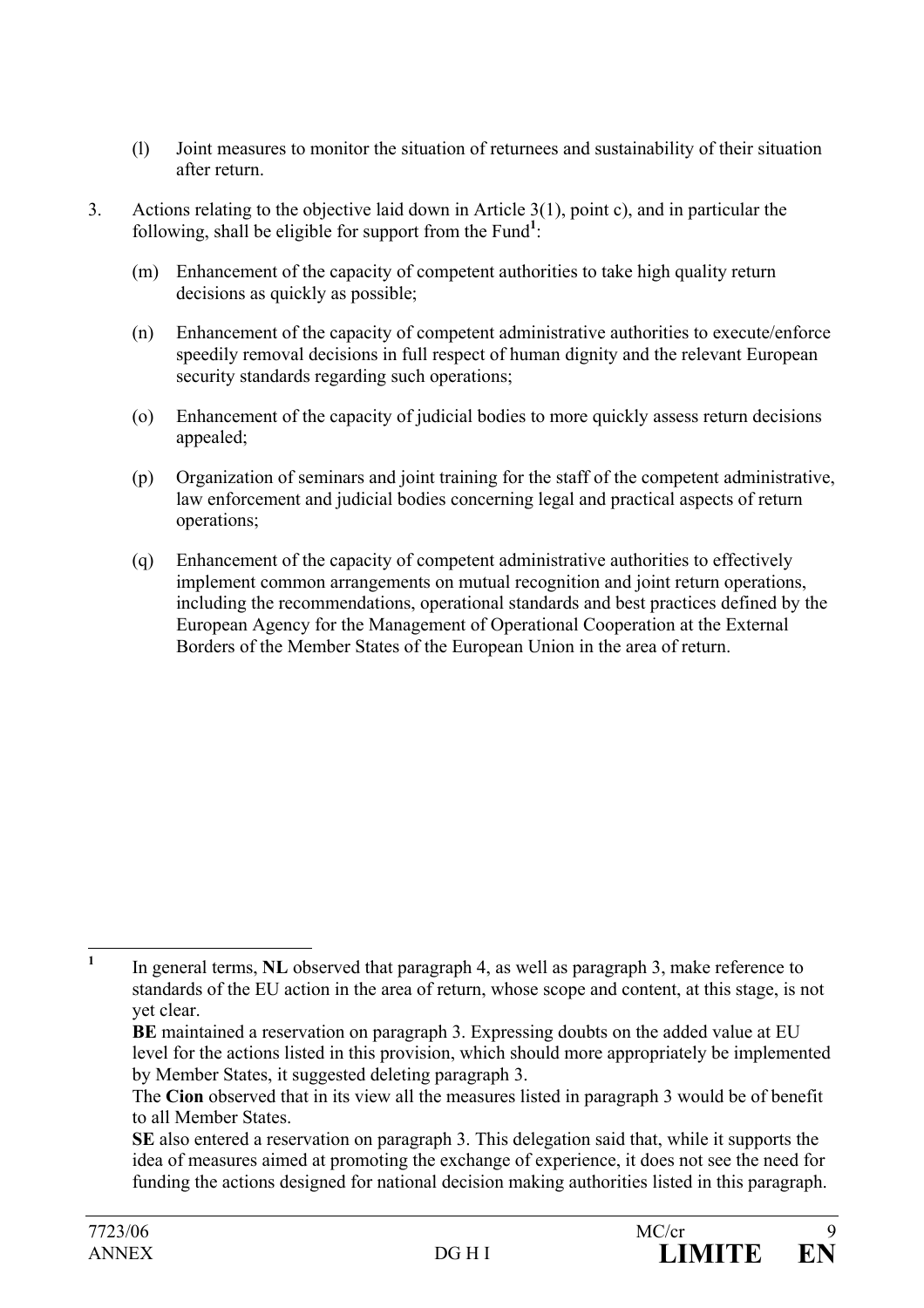- 4. Actions provided for by paragraphs 1 to 3 shall, in particular, promote the implementation of the provisions of the relevant Community legislation in the field of the common European immigration and return policy.
- 5. Actions shall take account of the specific situation of vulnerable persons such as minors, unaccompanied minors, disabled people, elderly people, pregnant women, single parents with minor children, and persons who have been subjected to torture, rape or other serious forms of psychological, physical or sexual violence**<sup>1</sup>** .

## **Eligible measures in the Member States** <sup>2</sup>

Actions supported may include the following measures<sup>3</sup>:

- **<sup>4</sup>** In all cases of return, pre-return information, including return assistance**<sup>5</sup>** , and translation costs of this information and assistance, procurement of indispensable travel documents, costs of necessary pre-return medical checks, costs of travel and food for returnees and escorts, including medical staff and interpreters, accommodation for escorts, including medical staff and interpreters, specific assistance to vulnerable groups such as children or people with disabilities, costs of transportation in the Member State and up to the country of return and cooperation with the authorities of the country of origin, former residence or transit;
- Additionally, in the case of forced return of third country nationals who do not or no longer fulfil the conditions for entry and stay, costs of travel, food and temporary accommodation for returnees and their escorts, including medical staff and interpreters, from the participating Member State in the organising Member State prior the departure in case of joint return operations;

 **1** The **Pres** suggested deleting paragraph 5 and moving its content to the Preamble as a recital. **SE** maintained a scrutiny reservation on this suggestion.

**<sup>2</sup> DE** entered a scrutiny reservation on this provision, linked with the reservations it entered on Article 4.

**<sup>3</sup> DE** suggested adding, at the end of the introductory sentence, the words *to the extent that they lead to the strengthening of the cooperation of the Member States*. **EL**, **IT**, **PL** and **FI** maintained reservations on this suggestion.

**<sup>4</sup>** The first, the second, the third, the fourth and the fifth indent of Article 5 result from a compromise suggestion submitted by the Presidency.

**SE** entered a scrutiny reservation on this compromise suggestion.

**<sup>5</sup>** Various delegations, and in particular **IT** and **NL**, wondered what is the meaning and the scope of the concept of *return assistance*, which appears in the first as well as in the third indent of this provision.

The **Cion** felt that this concept ought to be clarified. One possibility might be including a reference to *improvements of return assistance* and indicate some possible actions in this sense in Article 4. It also pointed out that the notion of *comprehensive pre-return assistance*, which is evoked in the third indent, should be defined in the Decision.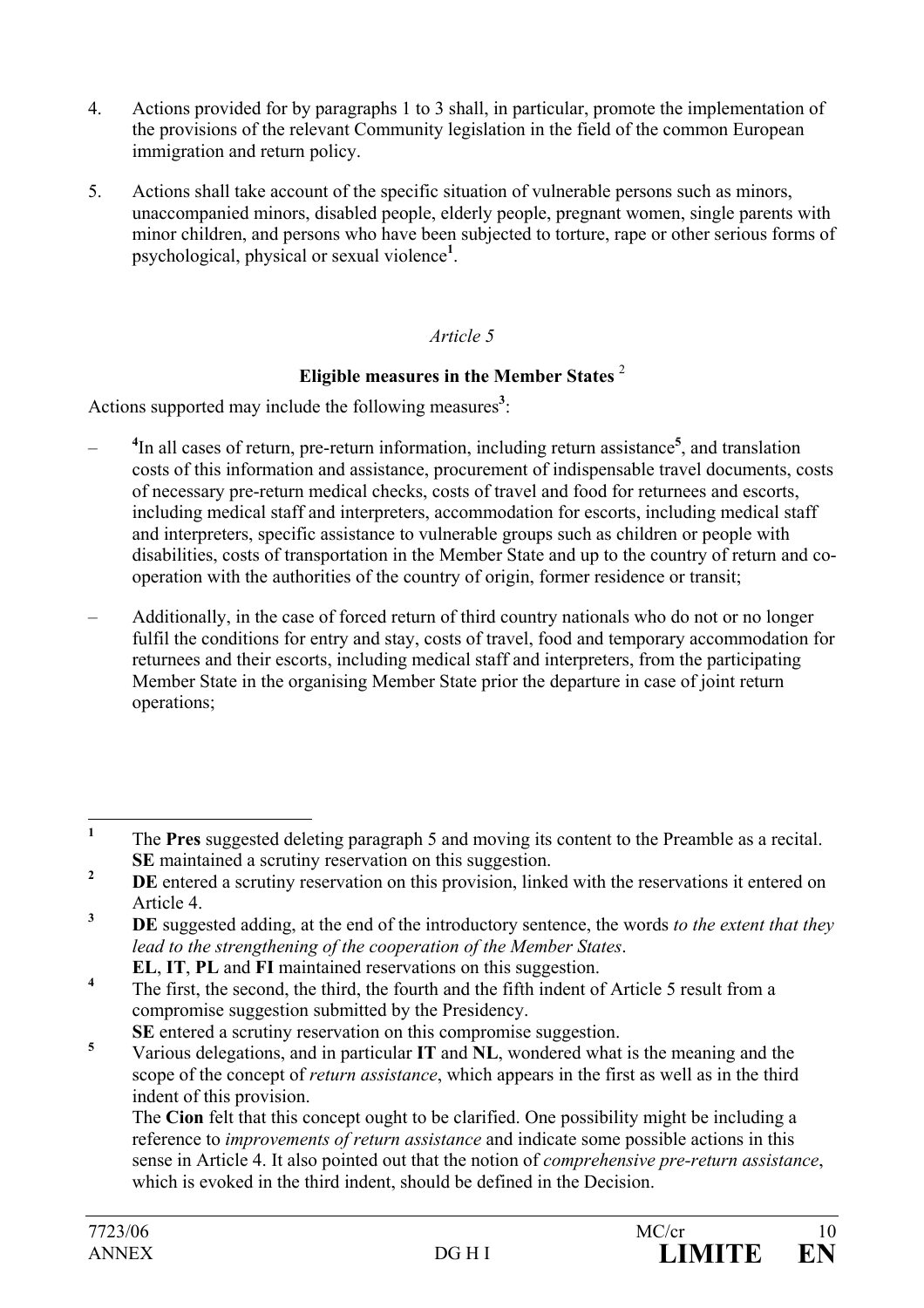- Additionally, in the case of voluntary return of third country nationals who do not or no longer fulfil the conditions for entry and stay, comprehensive pre-return information<sup>1</sup>, including return assistance, and translation costs of this information and assistance, essential expenses before return and costs of transportation from the international entry point of the country of return to the final destination in the country of return;
- Additionally**<sup>2</sup>** , initial expenses after return, transport of the returnee's personal belongings, adequate temporary accommodation for the first days after arrival in the country of return in a reception centre or a hotel in case of further travel to a final destination, training and employment assistance and limited start-up support for economic activities where appropriate;
- Education and training of staff of the competent administrative, law enforcement and judicial bodies, secondments of these categories of staff from other Member States in order to develop adequate pre-return assistance and counselling, to ensure an effective and uniform application of common standards on return and enhance cooperation, as well as missions to assess the results of return policies in third countries<sup>3</sup>;
- In the case of operational co-operation with consular authorities and immigration services of third countries with a view to obtaining travel documents and ensuring speedy removal procedures, cost of travel and accommodation in the Member States for the staff of the authorities and services responsible for the identification of third country nationals and the verification of their travel documents;

 The **Pres**, as well as **NL**, felt that this addition would be superfluous and unnecessary, insofar as it results clearly from this provision that is up to the Member States to choose the measures that they consider appropriate.

 In this context and in response to a query on the meaning of the expression *actions supported may include the following measures* in the introductory part of this provision, the **Cion** clarified that the list of measures contained in Article 5 is exhaustive. However, Member States are entitled to choose, in the individual circumstances, the measures that they deem appropriate among those listed in this Article.

 Moreover, **PL** raised again its suggestion to delete the last part of this indent, pointing out that such measures are already covered in the last indent of Article 5 (*training and employment assistance and limited start-up for economic activities where appropriate*).

 The **Pres** said that it will consider submitting a new compromise suggestion, taking into account the remarks raised by **DE**, **FR** and **PL**. **<sup>3</sup>**

 **SE,** supported by **NL,** maintained its position that this provision is too far reaching. In its view support should be given only to joint seminars and to exchange of experience, while measures such as those listed in this provision, which have a purely national and internal impact, should not be funded.

 In reply to a query from **NL** concerning the meaning of the expression *as well as missions to assess the results of return policies in third countries*, the **Cion** clarified that such actions are intended to monitor if the return policies – for instance, a voluntary return programme – are efficiently implemented.

 **1** See footnote 5 on page 10.

**<sup>2</sup> DE**, as well as **FR**, preferred reinserting at the beginning of this indent the words *and where considered appropriate by Member States*, which appeared in the original Commission proposal.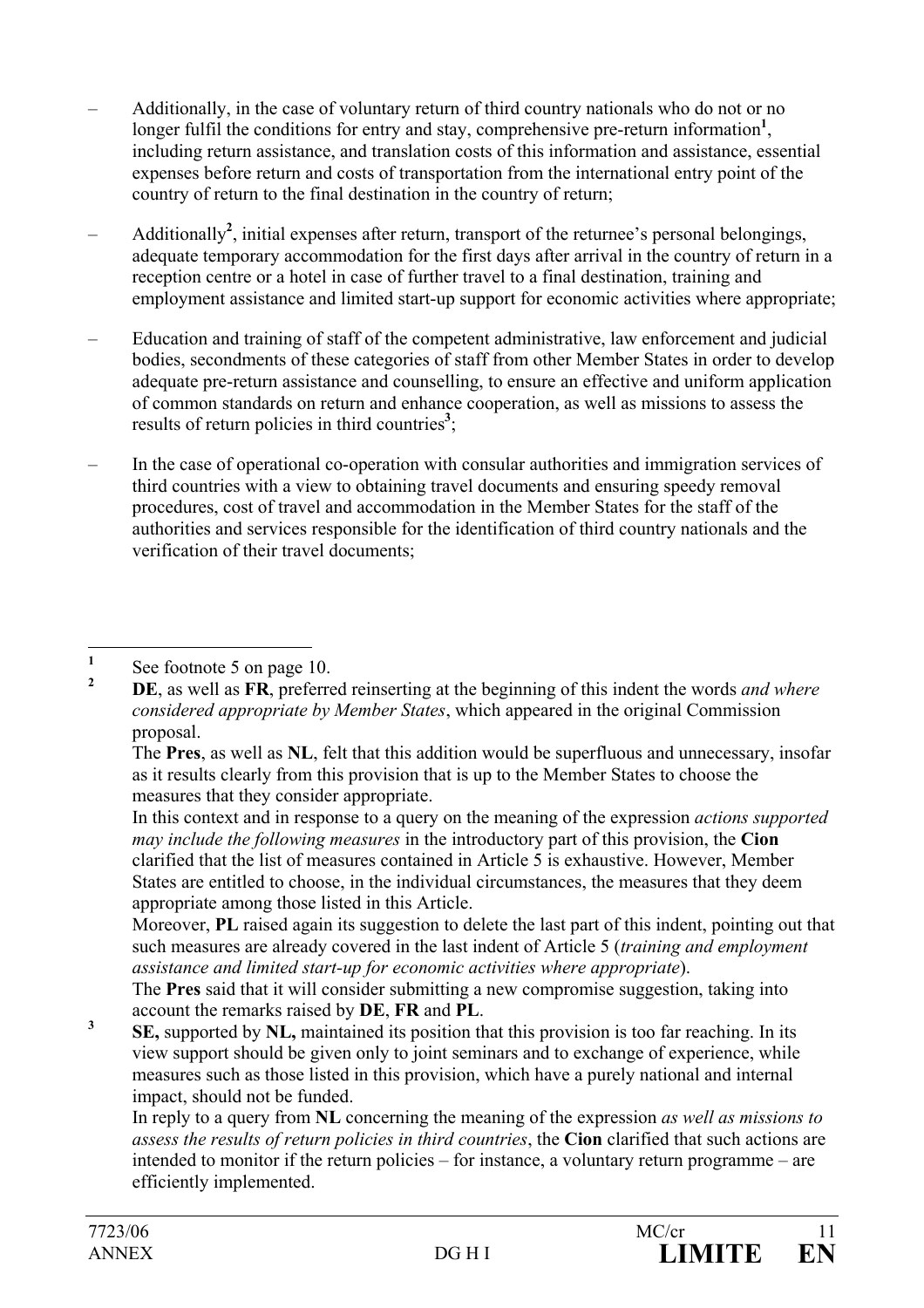<sup>1</sup>In the case of reintegration measures to enhance the sustainability of return pursuant to the notion of integrated return management and, where Member State consider it appropriate, cash incentives<sup>2</sup> and other short term measures necessary to launch the progress of reintegration for the returnee's personal development such as training, placement and employment assistance, start up support for economic activities and post-return assistance and counselling, as well as measures enabling Member States to offer appropriate arrangements for welcoming returnees in third countries upon their arrival**<sup>3</sup>** .

# *Article 7*

# **Target Groups**<sup>4</sup>

1. For the purposes of this Decision the target groups shall comprise all third country nationals who do not or no longer fulfil the conditions for entry and stay<sup>5</sup> in a Member State.

 **1 FR** raised the issue of the existence of a dividing line between measures related to return and measures which could be considered more appropriately as promoting development. The **Cion** noted that the intention of the Fund is to cover all the process of return with measures which are addressed to individuals. The measures which are aimed at providing assistance to capacity building and which involve the cooperation of the third countries concerned will need to be financed via other Funds in the area of RELEX, such as AENEAS.

**<sup>2</sup> EE** and **SE** expressed some concerns on the possibility of providing *cash incentives*. With respect to the cash incentives, the **Cion** pointed out that the idea is to support financially the reintegration of returnees. This may include providing a modest amount of money to help the returnees, for instance, to start up a small business.

**<sup>3</sup> PL** reiterated its suggestion to delete the last part of this provision (starting with *as well as measures…*) should be deleted. While saying that its intention was to make a distinction between general measures devoted to the development of the individuals concerned, and other measures that can be adopted by Member States, the **Cion** said that this issue needs to be further considered.

**<sup>4</sup>** The **Pres** drew attention to the fact that this provision might be amended on the basis of the outcome of the discussions, which are currently taking place in the Strategic Committee on Immigration, Frontiers and Asylum, on the division in funding of voluntary return issues between the European Refugee Fund and the European Return Fund

**<sup>5</sup> NL** suggested replacing the words *entry and stay* with the words *entry and/or stay*.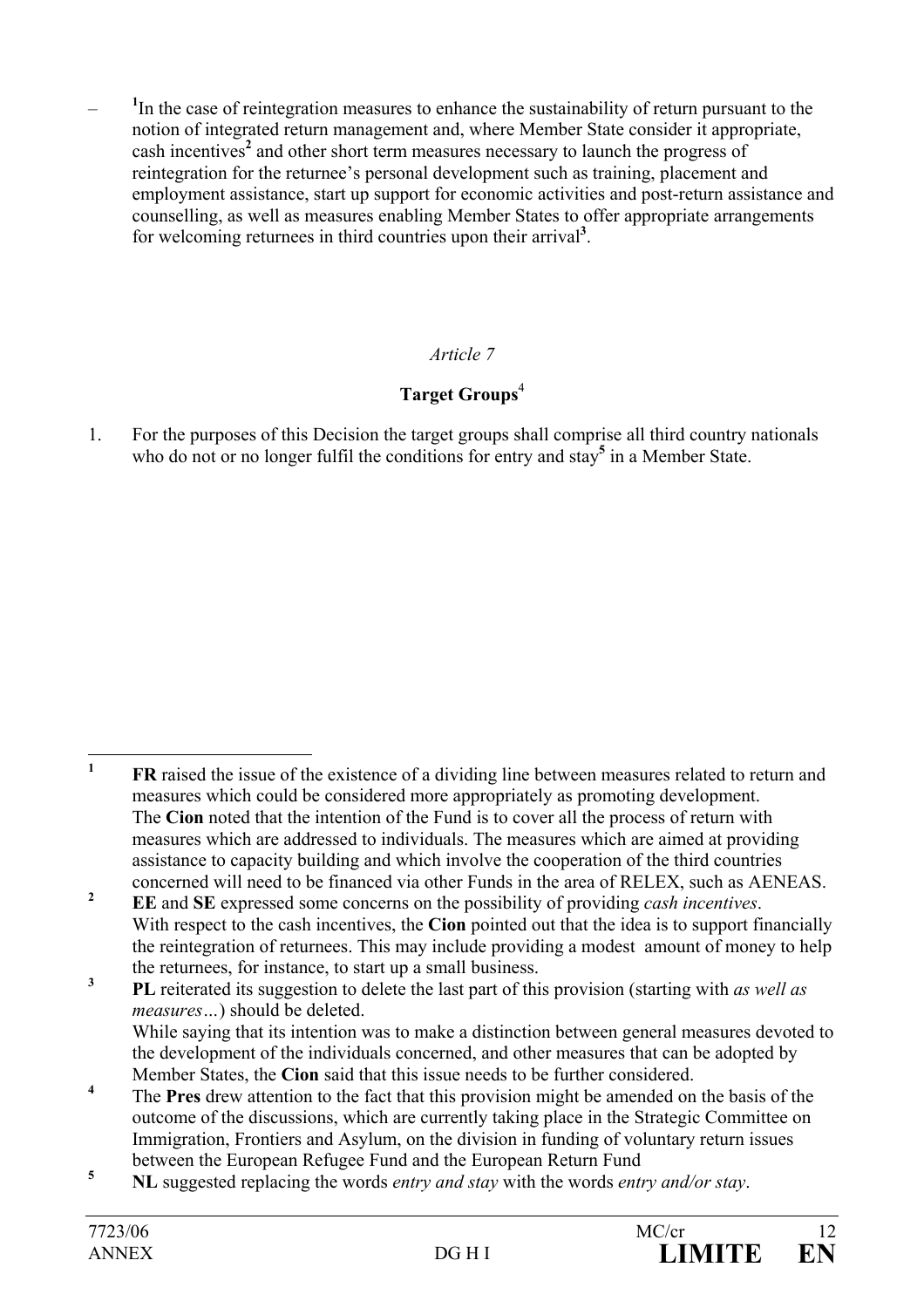- 2. This shall include third country nationals who are not or no longer in need for international protection<sup>1</sup> because their application for asylum has been rejected by a final decision under the respective national legal systems or because their status has been revoked, ended or not been renewed (by a final<sup>2</sup> decision) in accordance with national and Community law.
- 3. Third country national means any person who is not a Union citizen within the meaning of Article 17(1) of the Treaty.

 **1** In response to **ES**, which wanted the current wording (*who are not or no longer in need for international protection*) with the wording *who are not or no longer entitled to international protection*, the **Cion** said that the clause contained in the text is the standard clause which is used in the EU asylum instruments.

**<sup>2</sup> ES** entered a reservation on the word *final*. On this issue, and in response to a **FR** query, the **Cion** said that the notion of final decision should be interpreted in the sense that the person concerned has exhausted all the appeals or at a previous stage he/she made an appeal on which there was a negative decision and he/she did not continue the appeal procedure, the decision then becoming final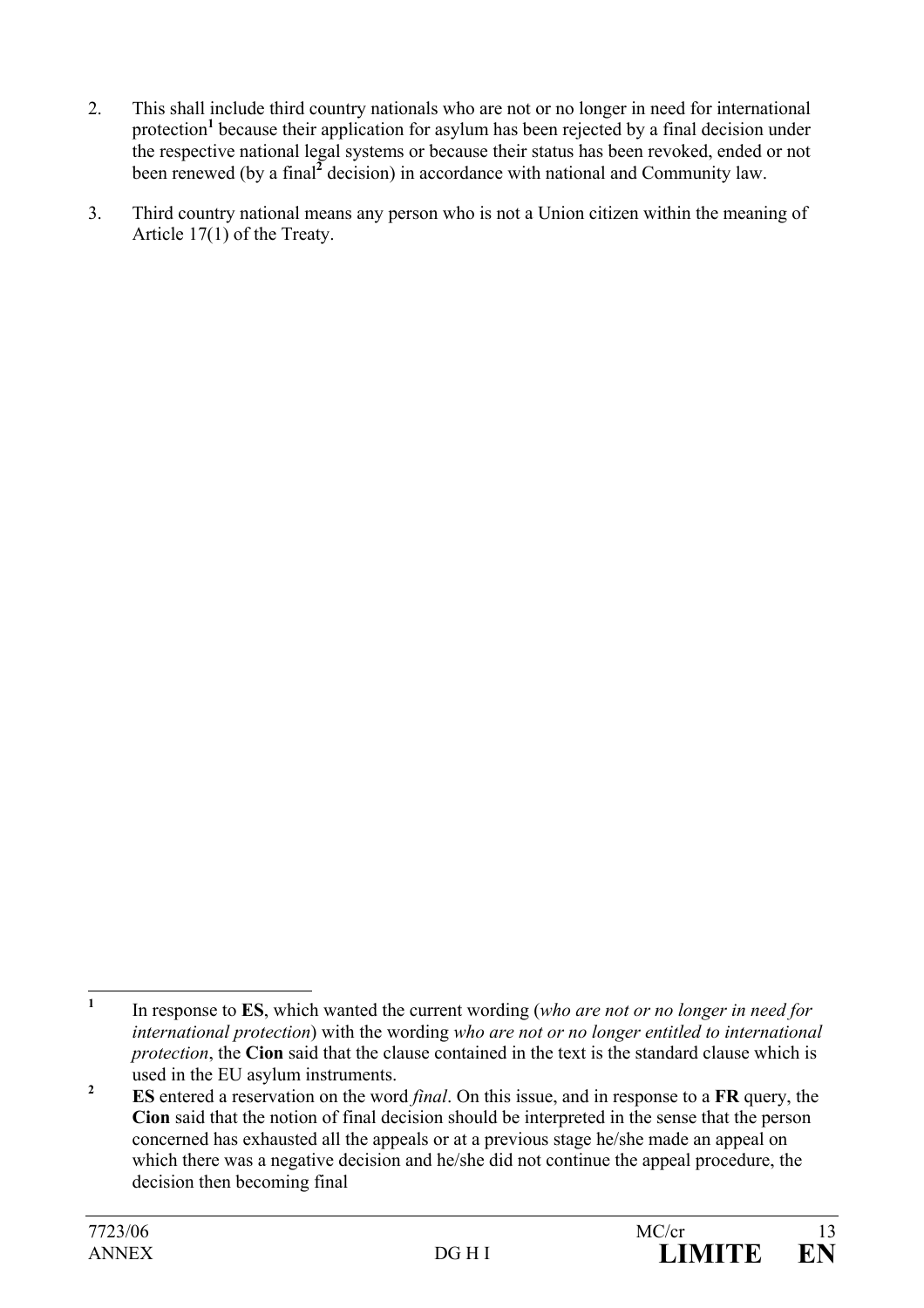## Annual distribution of resources for eligible actions in the Member States $^{\rm l}$

1. **<sup>2</sup>** <sup>2</sup> Each Member State shall receive a fixed amount of EUR 300,000 from the Fund's annual allocation.

This amount shall be fixed at EUR 500.000 per annum for the period 2008-2013 for the states which acceded to the European Union on 1 May 2004.

This amount shall be fixed at EUR 500.000 per annum for Member States which will accede to the European Union in the period 2008 – 2013 for the remaining part of the period 2008 - 2013 following the year of their accession.

 **1** With respect to the wish expressed by various delegations, the **Pres** said that it is its intention to have this provision considered by the Strategic Committee.

**<sup>2</sup> DE** expressed concerns on the flat rate amount. It felt that such a fixed amount should be allocated if there is a need for the Member State concerned or for financing common actions. **ES** pointed out that, instead of reinforcing the infrastructure, priority should be given to supporting return measures.

**NL** wondered why the Fund provides for a different fixed amount for the old Member States and for the newcomers.

**EE** (which entered a scrutiny reservation on this provision), together with **HU**, **MT**, **PL**, **SI** and **SK** supported the approach adopted by the **Cion**. Those delegations took the view that allocating a higher fixed amount to the newcomers is justified in the light of the solidarity principle and to the fact that many of the new Member States have an external border. **PL** felt that a more substantial amount would need to be allocated to the new Member States, with a view to compensating the financial burden that they have to cover.

**FI**, **FR**, which entered a reservation on this provision, as well as **PT** also supported in principle the approach adopted by the **Cion**.

According to the Cion, it is appropriate to provide for a fixed amount, which would be intended for funding infrastructure and financial investments, in the light not only of the experience acquired with the ERF, but also in terms of predictability and long-term programming.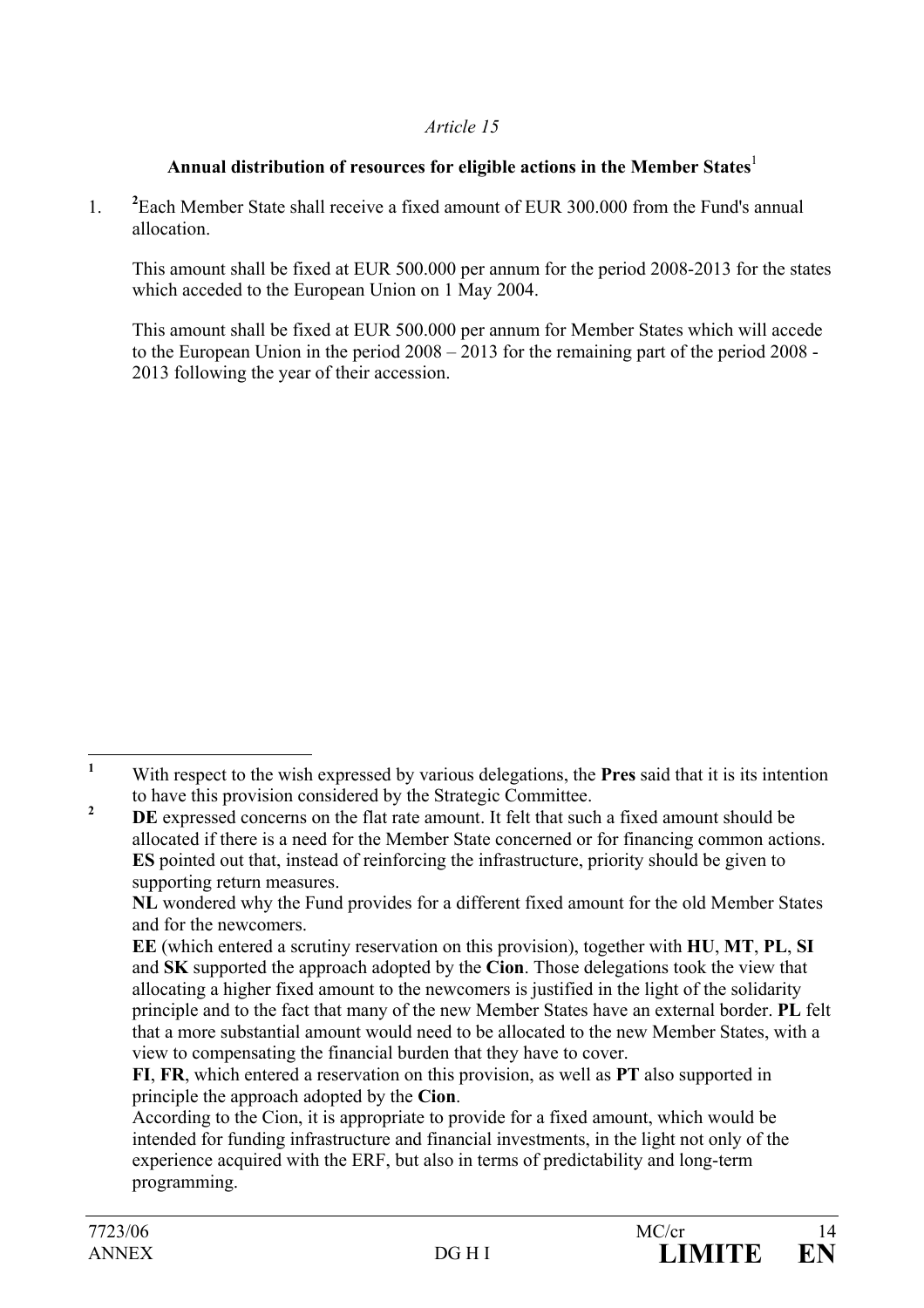- 2. The remainder of the available annual resources shall be broken down between the Member States as follows<sup>1</sup>:
	- (a) 70 % in proportion to the total number of third country nationals who do not or no longer fulfil the conditions for entry and stay in the territory of the Member State and who are subject to a return decision<sup>2</sup> under national and Community law, i.e. an administrative or judicial decision or act, stating or declaring the illegality of stay and imposing an obligation to return, over the previous three years;
	- (b) 30% in proportion to the number of third country nationals who have actually left the territory of the Member State following an administrative or judicial order to leave, whether undertaken voluntarily<sup>3</sup> or under coercion over the previous three years<sup>4</sup>.

 The **Cion** said that the expression *undertaken voluntarily* could be interpreted in the sense suggested by **BE**. **<sup>4</sup>**

 According to **ES**, supported by **PT**, the main criterion for the allocation of the resources should be that contained in point (b), rather than that reflected in point (a).

 **1** The question of the breakdown suggested by the Cion (70% for (a) and 30% for (b)) was raised by **various delegations**. **DE** said that is still considering this issue; **EL** suggested 60% and 40% and **FI** 50% and 50%.

According to **PT**, special attention needs to be paid to the Member States whose geographical position makes them more vulnerable, vis-à-vis illegal migration.

**IT**, supported by **EL**, felt that the situation of the Member States which have an external border should be duly taken into account.

With respect to the **IT** suggestion, the **Cion** did not favour the idea of including this new factor among those mentioned in points (a) and (b). In its view the presence of an external border is taken into account in the relevant Fund on external borders, while this Fund should focus on the migratory flows.

In the framework of the consideration of this provision, **various delegations** drew attention to the difficulties that will determine the absence of a uniform terminology as well as of reliable and comparable statistics in this area. The same remark was also made with respect to paragraphs 4 and 5 of this provision.

In particular **HU** and **NL** stressed the need for ensuring coherence and consistency in the framework of the consideration of the different legal instruments in this area, and namely: the Return Fund, the proposal for a Directive on common standards and procedures in Member States for returning illegally staying third-country nationals and the statistical Regulation.

**<sup>2</sup>** With respect to the terminology used in point (a), as well as in point (b) (*return decision*, *administrative or judicial order to leave*), the **Cion** said that it will need to be aligned with that of the proposal on common standards and procedures in Member States for returning illegally staying third-country nationals.

**<sup>3</sup>** According to **BE**, which entered a reservation on point b), it should be clarified that the thirdcountry nationals undertaking voluntary return as provided for in this provision are persons who fall under a programme of assisted voluntary return.